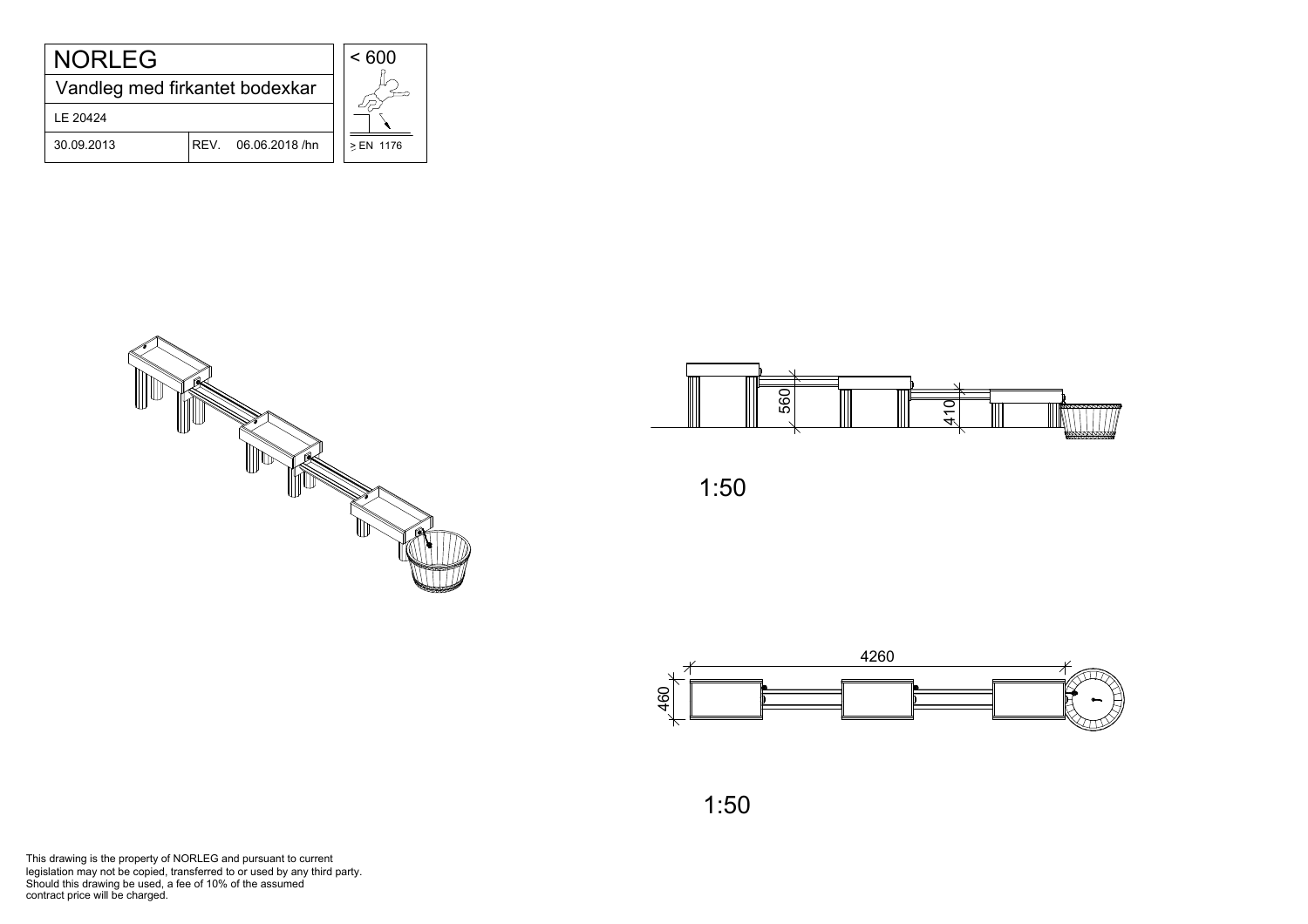| <b>NORLEG</b>                  |                        | < 600     |
|--------------------------------|------------------------|-----------|
| Vandleg med firkantet bodexkar |                        |           |
| LE 20424                       |                        |           |
| 30.09.2013                     | REV.<br>06.06.2018 /hn | ≥ EN 1176 |



This drawing is the property of NORLEG and pursuant to current<br>legislation may not be copied, transferred to or used by any third party. This drawing is the property of NORLEG and pursuant to c<br>legislation may not be copied, transferred to or used by an<br>Should this drawing be used, a fee of 10% of the assumed<br>contract price will be charged.